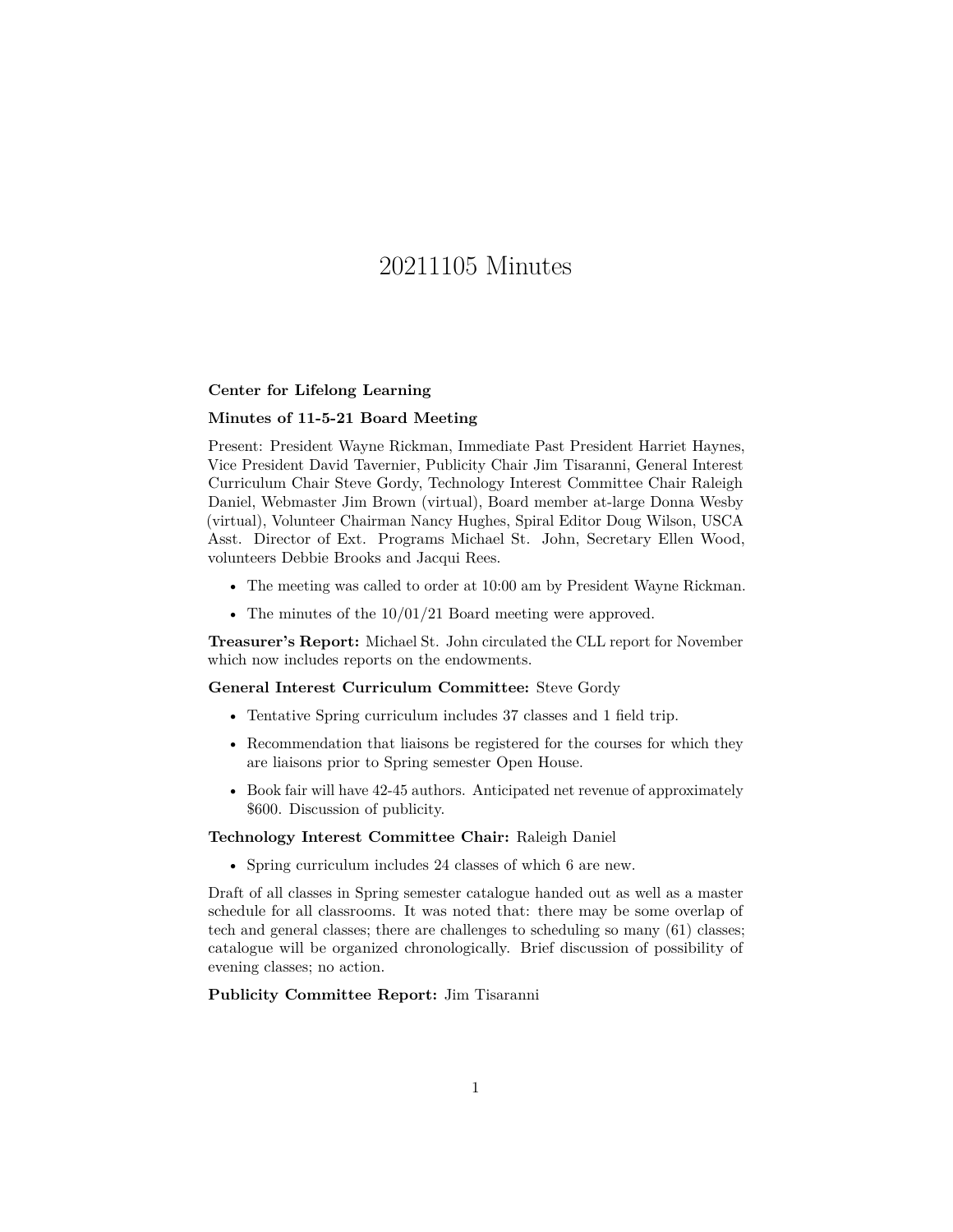Jim distributed and reported on the progress to date of the USCA-CLL Publicity Action Plan (dated  $10/17/21$ ). The plan identifies many items with target dates for completion. (See Jim's handout) A few of the items included are:

- Proposal from Morgan Calhoun (Woodside and Cedar Creek magazines) which needs further review. Concern expressed about price and a 3 year contract. Noted that "this is our market". Michael St. John to follow up with Ms. Calhoun.
- Monthly articles in the Aiken Standard by Harriet; Raleigh will do a technical article.
- Discussion of the development of a standard ad for use in various publications and organizations; to be done by USCA staff.
- Advertising on Shout radio; proposal needs to be resubmitted.

**Veterans' Military Sponsorship Reception**: Wayne attended reception. Board will consider the reauthorization of the three \$1500 scholarships at January meeting.

# **OLD BUSINESS**:

- Catalogue Time Line: Final drafts are in  $-$  go to printers on November 15 – mailed out approximately first week of December.
- Discussion about selling advertising; no action.
- Discussion about selling memberships as gifts, in the form of gift cards. A process needs to be developed. Michael will review with Christie the possibility of doing it online. General agreement to pursue this if possible.
- Christmas Party, December 2, 2-4 PM: David is working with Aramark planning based on attendance of 80. Deadline for RSVPs November 19. Chancellor and Provost have accepted. Board approval to go forward with menu as presented @ \$15 per person.
- Discussion of logo carried over to next meeting.
- Inexpensive magnetic name holders (business card size) for board, volunteers etc discussed and approved. Doug will follow up.

# **NEW BUSINESS**

- Volunteer Appreciation Meeting: scheduled for November 17
- **Registration and Open House scheduled for January 6, 9-12 AM**:

Discussion about allowing Winter/Spring registrations prior to the Open House but decision to make no changes at this time. Review of this will continue. Important to maintain computer registration. Open House seen as a chance to build camaraderie and sense of our organization. Suggestion to have activities beyond simply registration,